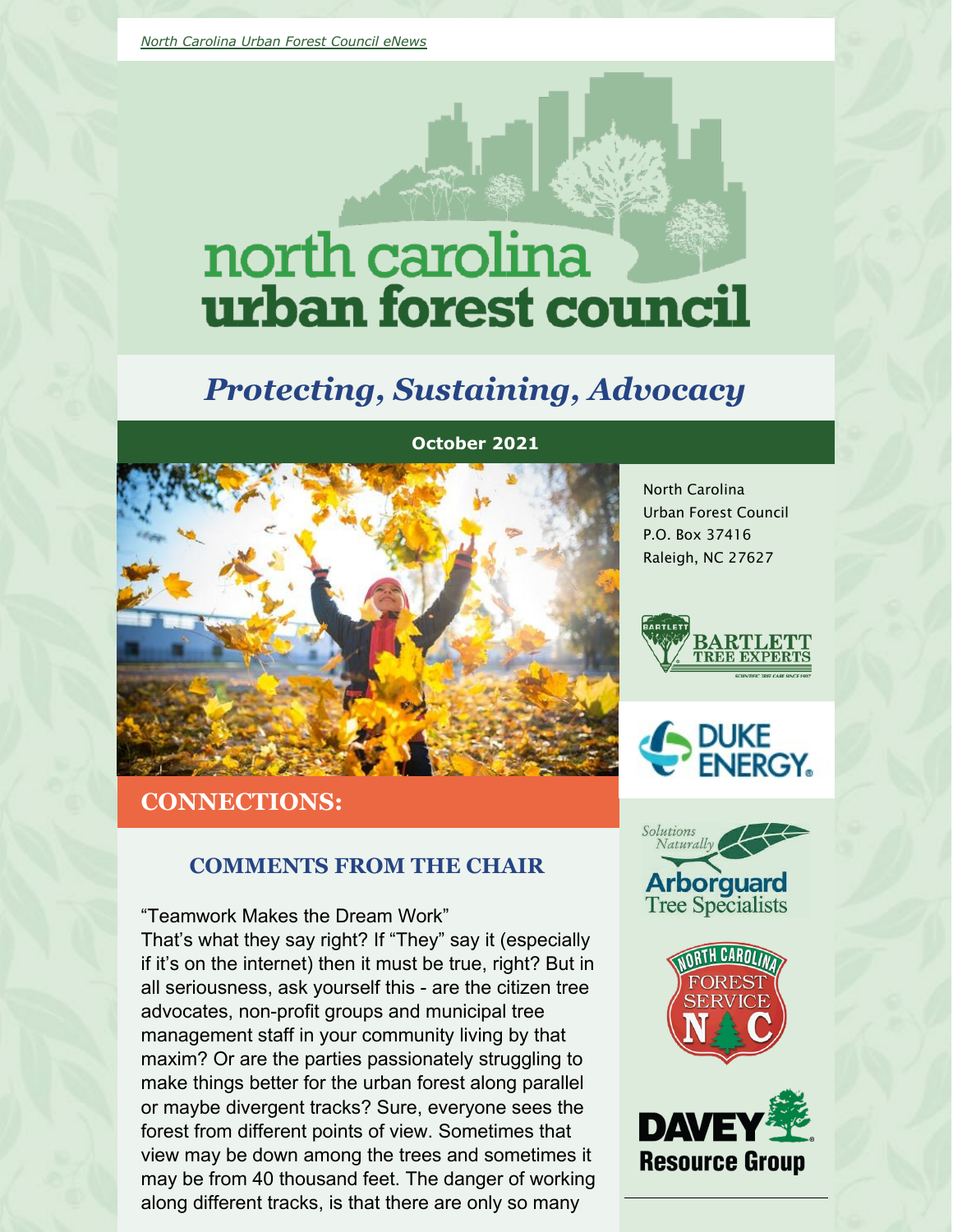people and resources (time, money, equipment, political will) in a community to focus on urban forest needs. If the citizen advocates, non-profits and staff don't sit down to lay all those different needs on the table, take a long hard look at the impact the combined team can realistically make on them and agree to focus their combined resources on a few reachable outcomes, then all parties are held back by their limited capacities. It is great to see more people at the table of urban forestry, but working together, clear communication, and strong partnerships are the key to moving urban forest management forward. Thanks for your attention and I hope y'all have a good month.

Mark Foster *Board Chair, NC Urban Forest Council City Arborist, City of Asheville*

# COUNCIL EVENTS

#### **WORKSHOPS**

**Carolina Canopy Workshop Urban Soils - Supporting Trees from the Start** Reedy Creek Park - Charlotte, NC *9:00 am - 2:00 pm, November 8th*

**[Register](https://www.ncufc.org/event.php?id=28) Here**

**Certified Arborist Prep Course & Review** Guilford County Extension Center *December 15th-16th Optional Exam on December 17th (must register through ISA) 8:30 a.m. - 5:00 p.m.*

**[Register](https://www.ncufc.org/event.php?id=75) Here**

#### PARTNER EVENTS

**Partners in Community Forestry Conference** Hosted by Arbor Day Foundation *November 17-18, 2021 Louisville, KY*

**More [Information](https://www.arborday.org/programs/pcf/)**

*Follow Us:*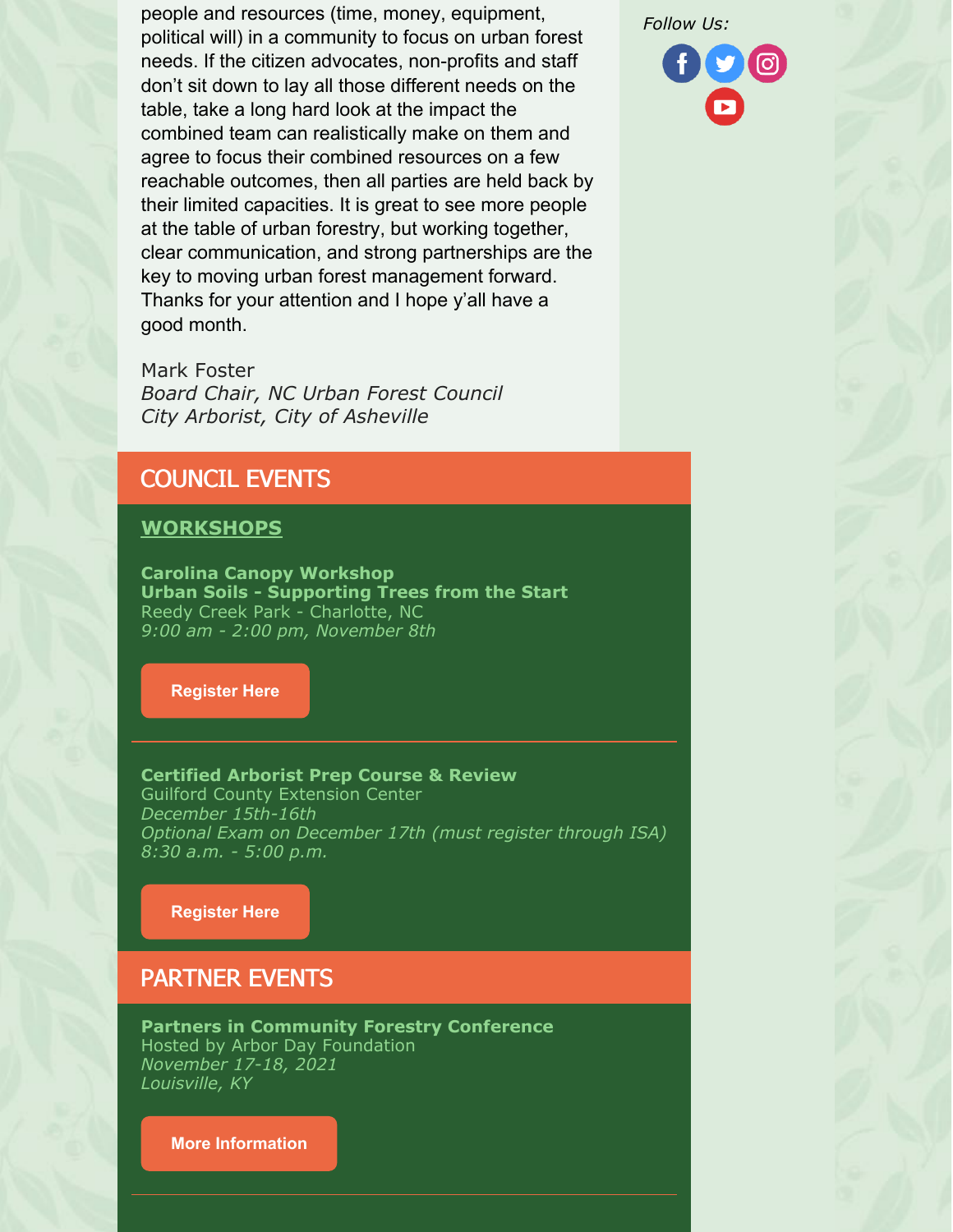**2022 Green & Growin' Show** Hosted by NC Nursery & Landscape Association *January 10-14, 2022 Greensboro, NC More Information Coming Soon*

**Green Communities Leadership Institute** *January 17 - March 10 Online and In-Person Sessions*



#### **COUNCIL MEMBER SPOTLIGHT**



# **OCTOBER 2021 NCUFC COUNCIL MEMBER SPOTLIGHT: Chris Crum, City of Raleigh**

Chris is a Development Forester with the City of Raleigh. He oversees a team of plan reviewers and inspectors that help developers and builders comply with the City of Raleigh's tree conservation and street tree ordinances. The tree conservation ordinances in the City of Raleigh are focused on the preservation of existing trees within environmentally sensitive areas and the perimeter of a site. The street tree regulations require new trees along new streets and help protect the existing street trees. Chris says "as a supervisor there isn't a lot of "hands on" work with trees. The trees I deal with daily are dots on a plan, but they represent an existing living organism or the one to come. The decisions I get to make on a day-to-day basis help those that are working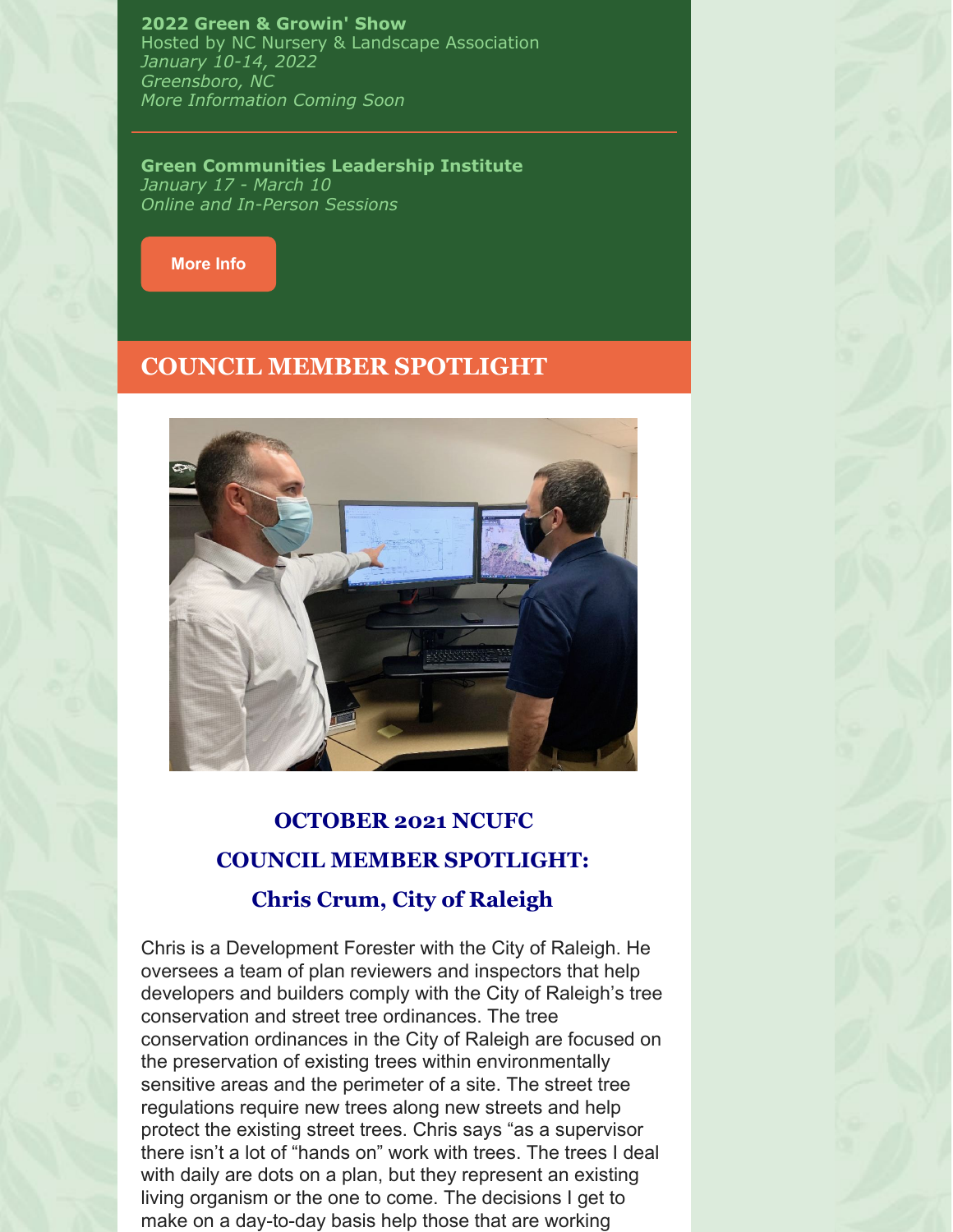directly with the trees and ultimately help to shape the future canopy of the city."

When he joined the City of Raleigh Parks Division about 6 years ago, he became a member of the NC Urban Forest Council under their Platinum Leaf membership. This allows all their staff to take advantage of the many membership benefits including reduced rates to great education material and networking opportunities. Chris' favorite part of being a NCUFC member is the amount of quality presentations the Council offers. He appreciated our quick transition to virtual when needed, but it was so nice to see everyone again last month at the 2021 Great NC Tree Conference in Durham. Being a forester as well as an arborist, he appreciates that the NCUFC goes out of the way to obtain education credits whenever possible.

Chris has noticed that people within the urban forestry profession in NC are very knowledgeable about all aspects of trees. He feels we have the opportunity each day to help educate someone about biology, tree benefits, or proper tree care. "Keep a positive attitude and let your enthusiasm about trees overflow to those you encounter each day."

# **COUNCIL NEWS**



#### **SCARY TREE STORIES**

With Halloween coming up this month it seems like a good time to talk about scary tree stuff. I know I've seen plenty over the last 20 plus years in my current gig. You probably have too. If we had a comment section like on YouTube, I would ask you to share your experiences. You're just gonna have to pretend.

The scary biotic stuff like root rot fungi that keep dumping my mature oaks on the ground is a source of excitement all year round. The domestic insects like Ips and Southern pine beetles are pretty fiendish. And the villains from across the sea like emerald ash borer have really given us a fright lately with how quickly they make dead trees too brittle and unsafe to climb for removal. Homo sapiens are another biotic cause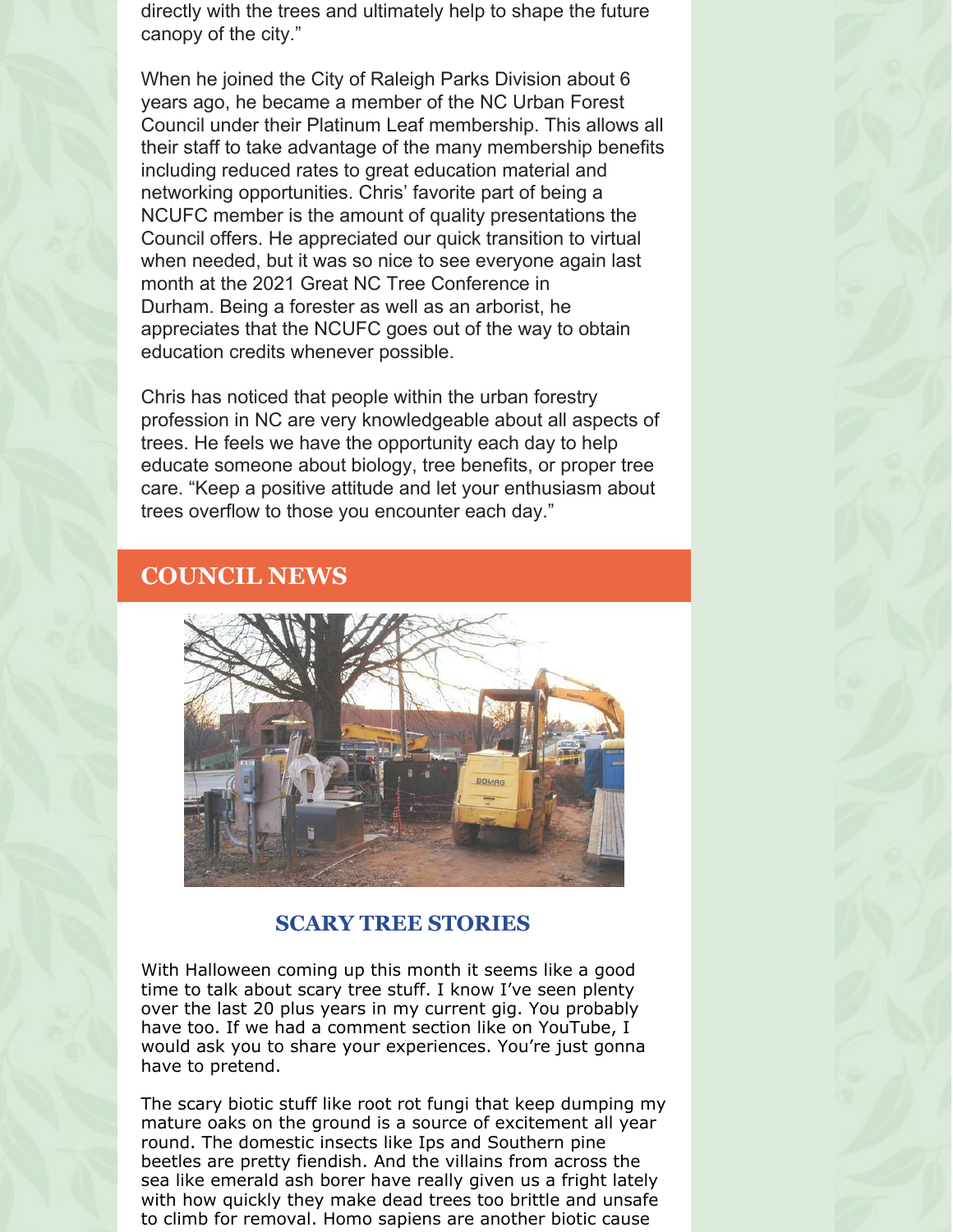of much terror among the trees. The damage is commonly classed as abiotic though, which makes me think some folks are in denial about Homo sapiens being an animal too. The ones that carry out construction without using any (or laughably inadequate) tree protection fencing turn trees into the walking (ok, standing) dead. And the subspecies that goes around breaking the low limbs or shucking the bark off the trees downtown with big hunting knives (you can't make this stuff up) give me a case of the screams. The ones that can't keep their motor vehicles on the road should terrify everyone - not just the trees they run over when they leave the road while texting.

It can definitely be a scary world out there for the trees, so do what you can to protect yours from monsters. You can go to our **Trees and [Construction](https://www.ncufc.org/tree-protection-during-construction.php)** page to get some protection tips. Happy Halloween y'all.

Mark Foster City Arborist City of Asheville

#### **NCUFC MEMBER EDUCATION SCHOLARSHIPS AVAILABLE**

Members of the NC Urban Forest Council can apply for a member education scholarship which will help cover costs (registration, travel, hotel) for attending a professional workshop, conference, or tradeshow. As events begin to return to an in-person format, members should keep in mind this benefit of maintaining an annual Council membership. For example, scholarships are available for partial reimbursement to those NCUFC members who attend the upcoming Partners in Community Forestry Conference in Louisville, KY. Be sure to complete a scholarship application in advance. You can request an application by emailing Leslie Moorman at ncufc1@gmail.com.

# **NATIONAL NEWS**



#### **NEW FOREST SERVICE ASSESSMENT**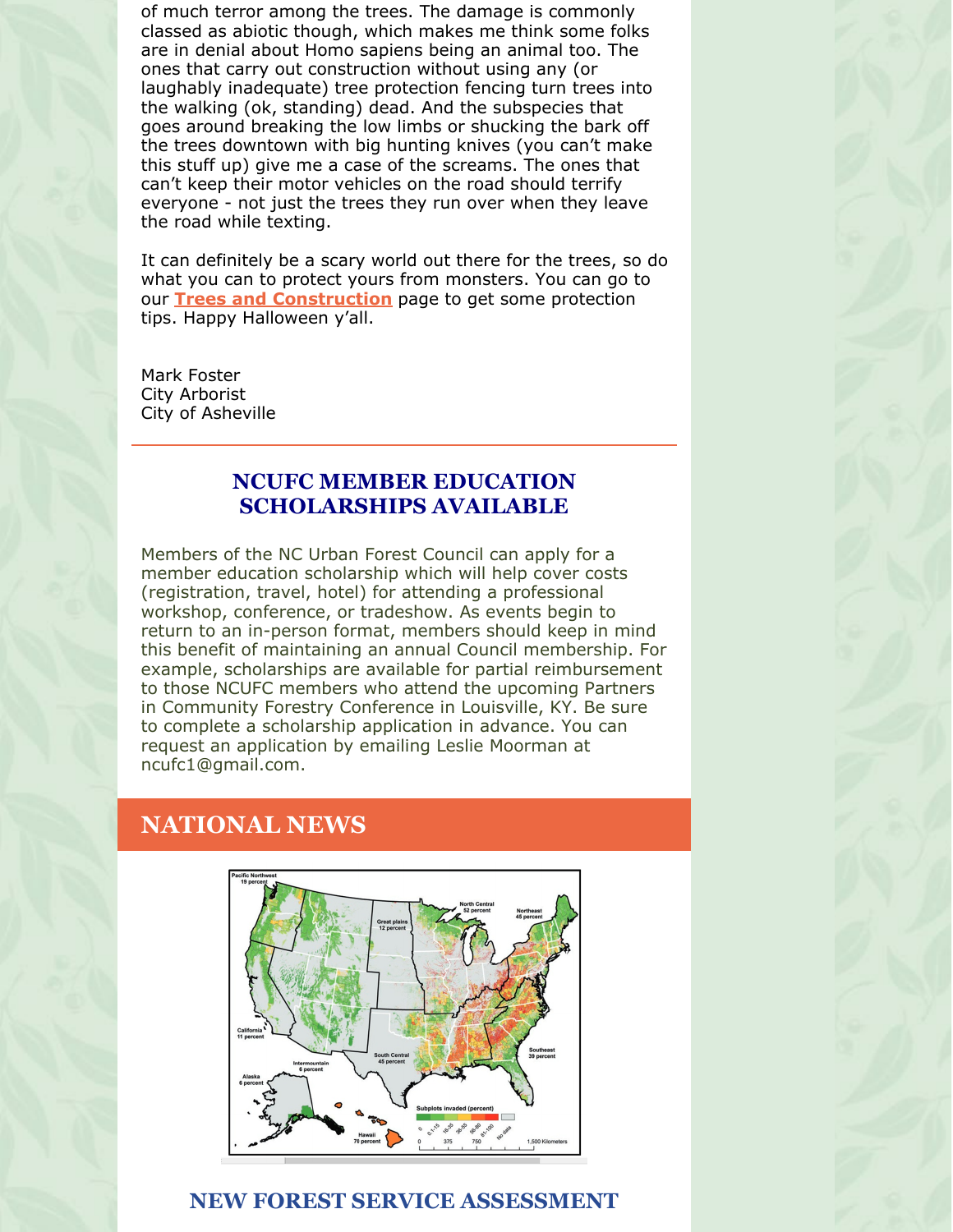#### **DELIVERS RESEARCH ON INVASIVE SPECIES**

**[USDA](https://www.usda.gov/) Forest [Service](https://www.fs.usda.gov/)** scientists have delivered a new comprehensive assessment of the invasive species that confront America's forests and grasslands, from new arrivals to some that invaded so long ago that people are surprised to learn they are invasive.

The assessment, titled "Invasive Species in Forests and Rangelands of the United States: A Comprehensive Science Synthesis for the United States Forest Sector", serves as a one-stop resource for land managers who are looking for information on the invasive species that are already affecting the landscape, the species that may threaten the landscape, and what is known about control of invasive species. **LINK TO THE FULL [STUDY](https://www.nrs.fs.fed.us/news/release/invasive-species-assessment)**



# **ABILITY OF URBAN TREES, SOILS TO MAINTAIN CRITICAL ECOSYSTEM SERVICES**

If you're a tree, country life is much easier than city living. Rural trees—which can live long, productive lives of sometimes more than 100 years—draw on vast resources of an extensive forest network of nearby trees. In urban areas, friendly, neighboring trees can be few and far between. Heat island effects and variation in nutrient levels leave urban trees more vulnerable to natural environmental pressures. The consequences are depressed growth and an early death.

But underneath the tree lies an ally—**[soil](https://phys.org/tags/soil/)**, which provides the tree a welcome anchor for its roots, nutrients for growth and a vast array of **soil [microbes](https://phys.org/tags/soil+microbes/)**. In return, **[trees](https://phys.org/tags/trees/)** modify the soil microbial community (SMC), establishing and nourishing crucial bacterial and fungal life below the surface.

#### **LINK TO THE FULL [ARTICLE](https://phys.org/news/2021-08-ability-urban-trees-soils-critical.html)**